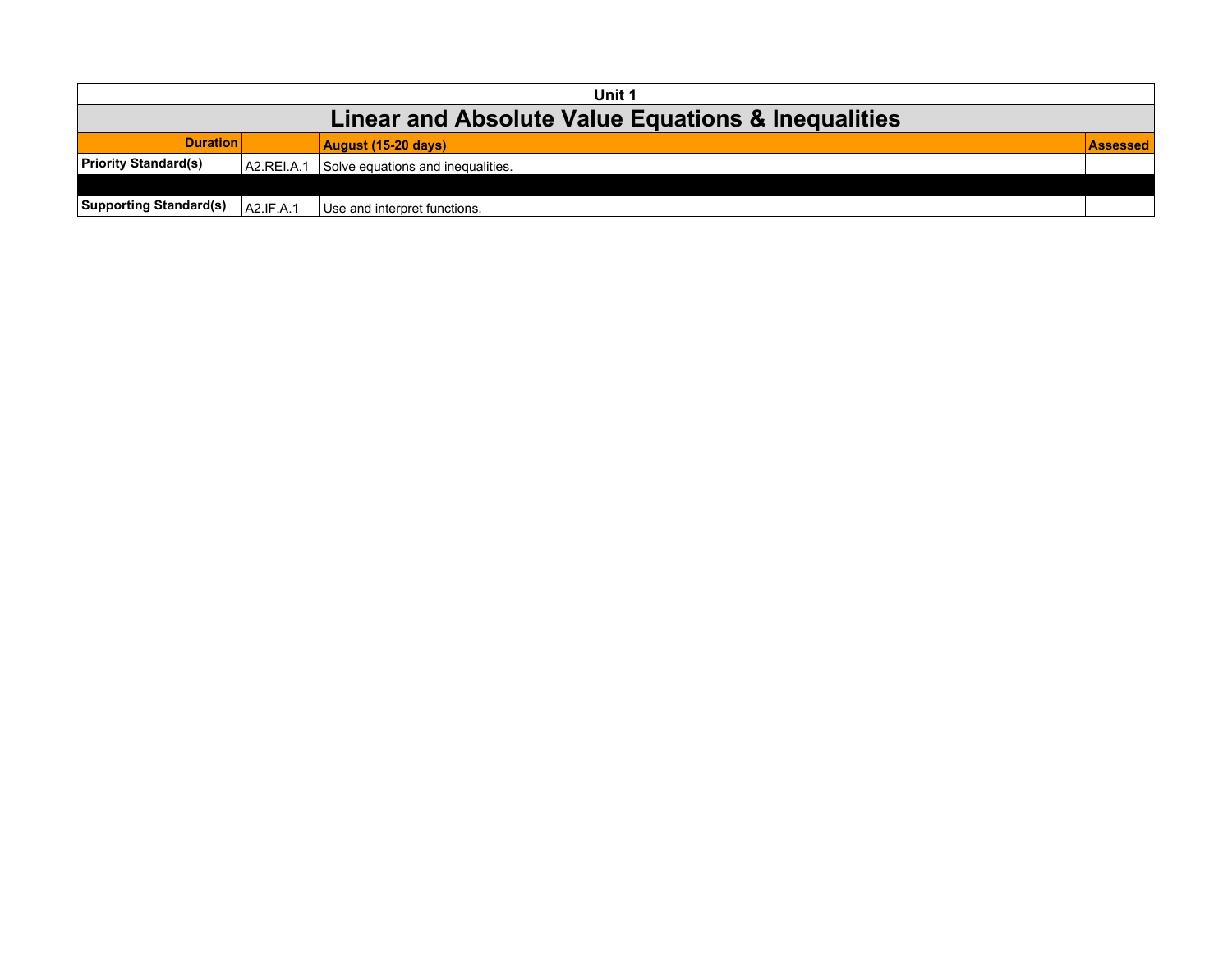| Unit 2                        |           |                                                                 |                 |  |
|-------------------------------|-----------|-----------------------------------------------------------------|-----------------|--|
| <b>Systems of Equations</b>   |           |                                                                 |                 |  |
| <b>Duration</b>               |           | September-October (20-25 days)                                  | <b>Assessed</b> |  |
| <b>Priority Standard(s)</b>   |           | A2.REI.B.3 Solve general systems of equations and inequalities. |                 |  |
|                               |           |                                                                 |                 |  |
| <b>Supporting Standard(s)</b> | A2.FM.A.1 | Use functions to model real-world problems.                     |                 |  |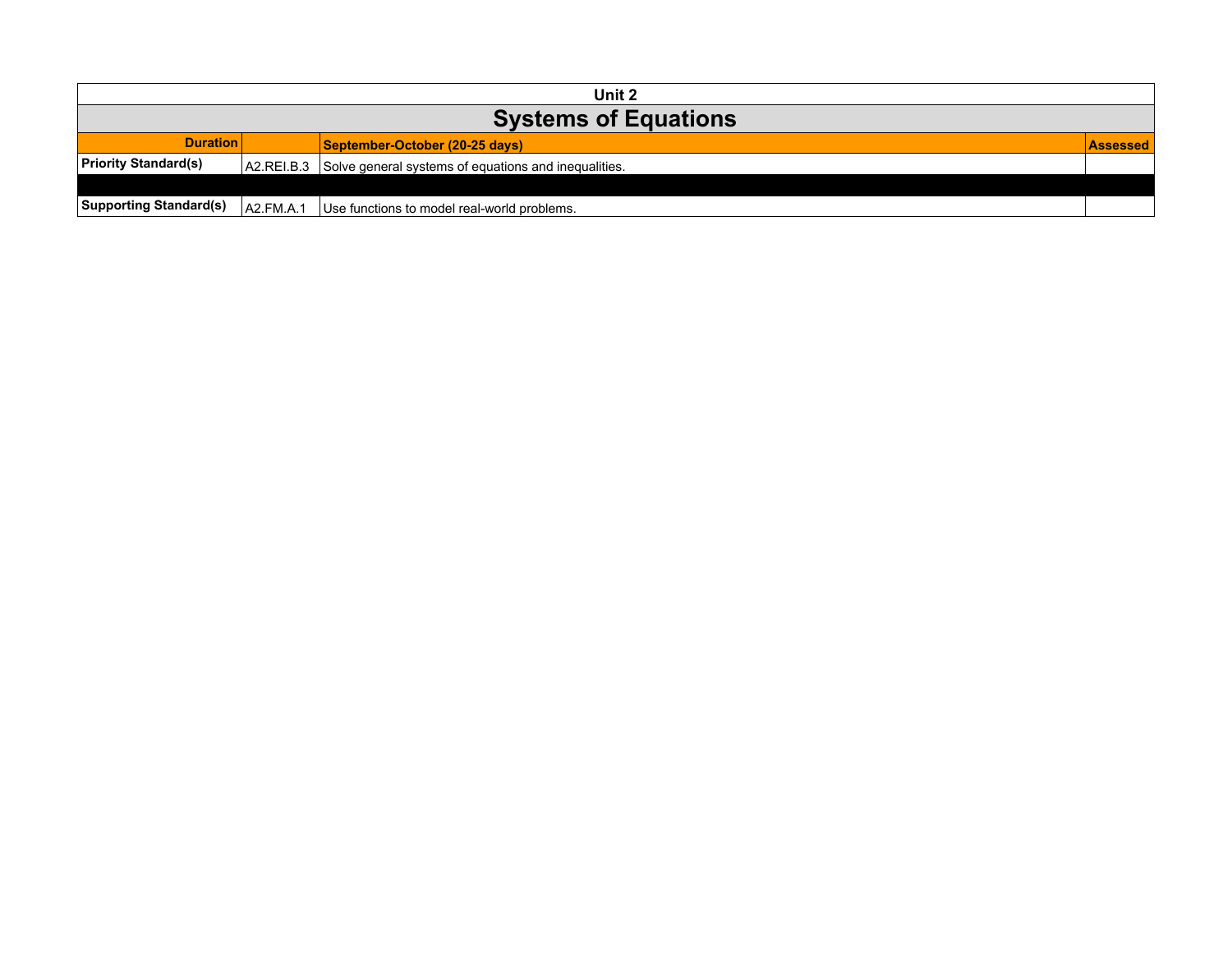| Unit 3                                       |           |                                                                              |                 |  |
|----------------------------------------------|-----------|------------------------------------------------------------------------------|-----------------|--|
| <b>Exponents, Polynomials, and Factoring</b> |           |                                                                              |                 |  |
| <b>Duration</b>                              |           | October - December (20-30 days)                                              | <b>Assessed</b> |  |
| <b>Priority Standard(s)</b>                  |           | A2.APR.A.1 Perform operations on polynomial and rational expressions.        |                 |  |
|                                              | A2.NQ.A.1 | Apply the rules of exponents to expressions that include rational exponents. |                 |  |
|                                              |           |                                                                              |                 |  |
| <b>Supporting Standard(s)</b>                |           | A2.APR.A.2   Understand the Remainder Theorem and use it to solve problems.  |                 |  |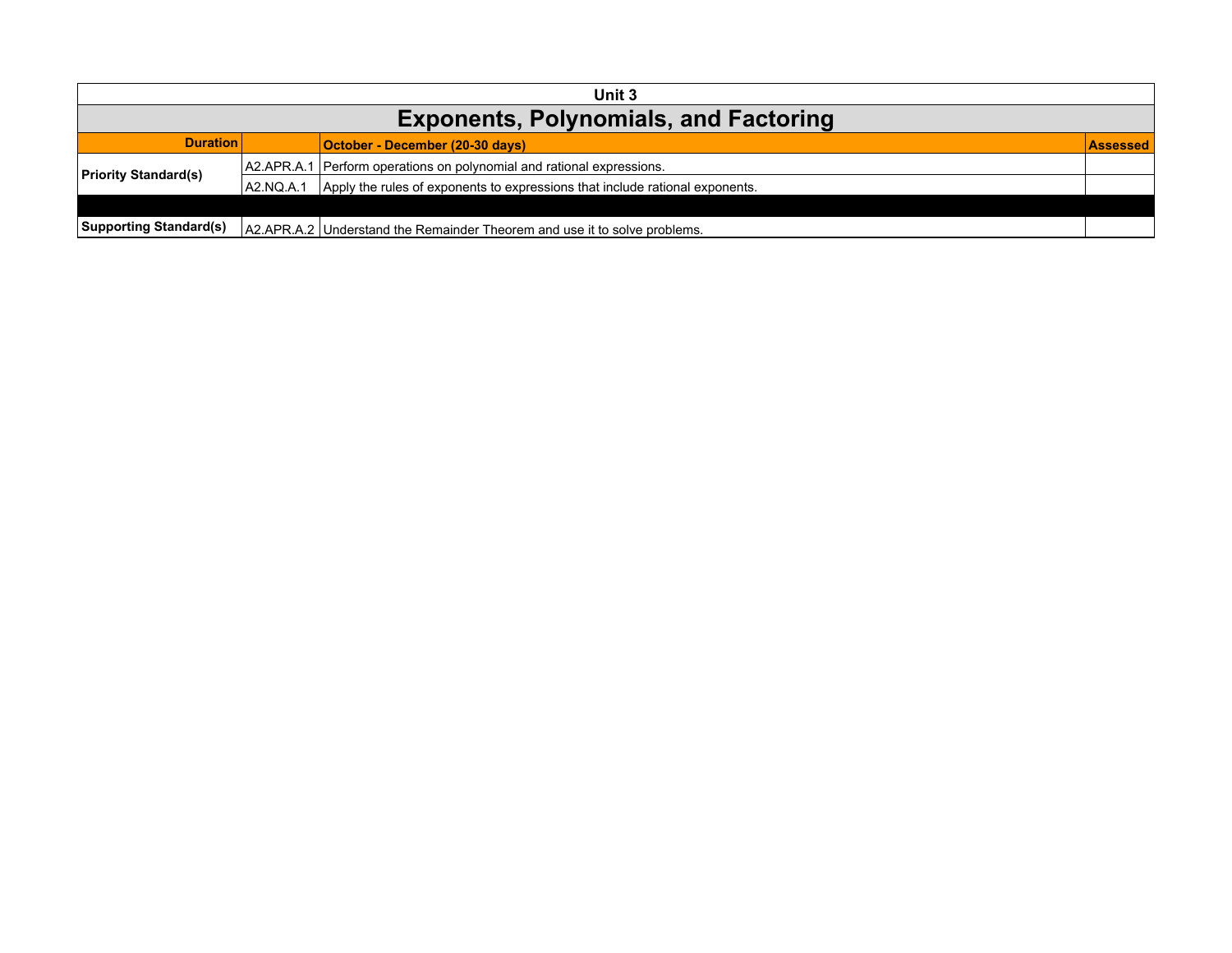| Unit 4                        |           |                                                                                                        |                 |  |
|-------------------------------|-----------|--------------------------------------------------------------------------------------------------------|-----------------|--|
| <b>Quadratic Equations</b>    |           |                                                                                                        |                 |  |
| <b>Duration</b>               |           | Jan.-Feb. (15-20 days)                                                                                 | <b>Assessed</b> |  |
| <b>Priority Standard(s)</b>   | A2.FM.A.1 | Create functions and use them to solve applications of quadratic and exponent function model problems. |                 |  |
|                               |           |                                                                                                        |                 |  |
| <b>Supporting Standard(s)</b> | A2.NQ.B.7 | Use complex numbers.                                                                                   |                 |  |
|                               | A2.NQ.B.6 | Add, subtract, multiply, and divide complex numbers.                                                   |                 |  |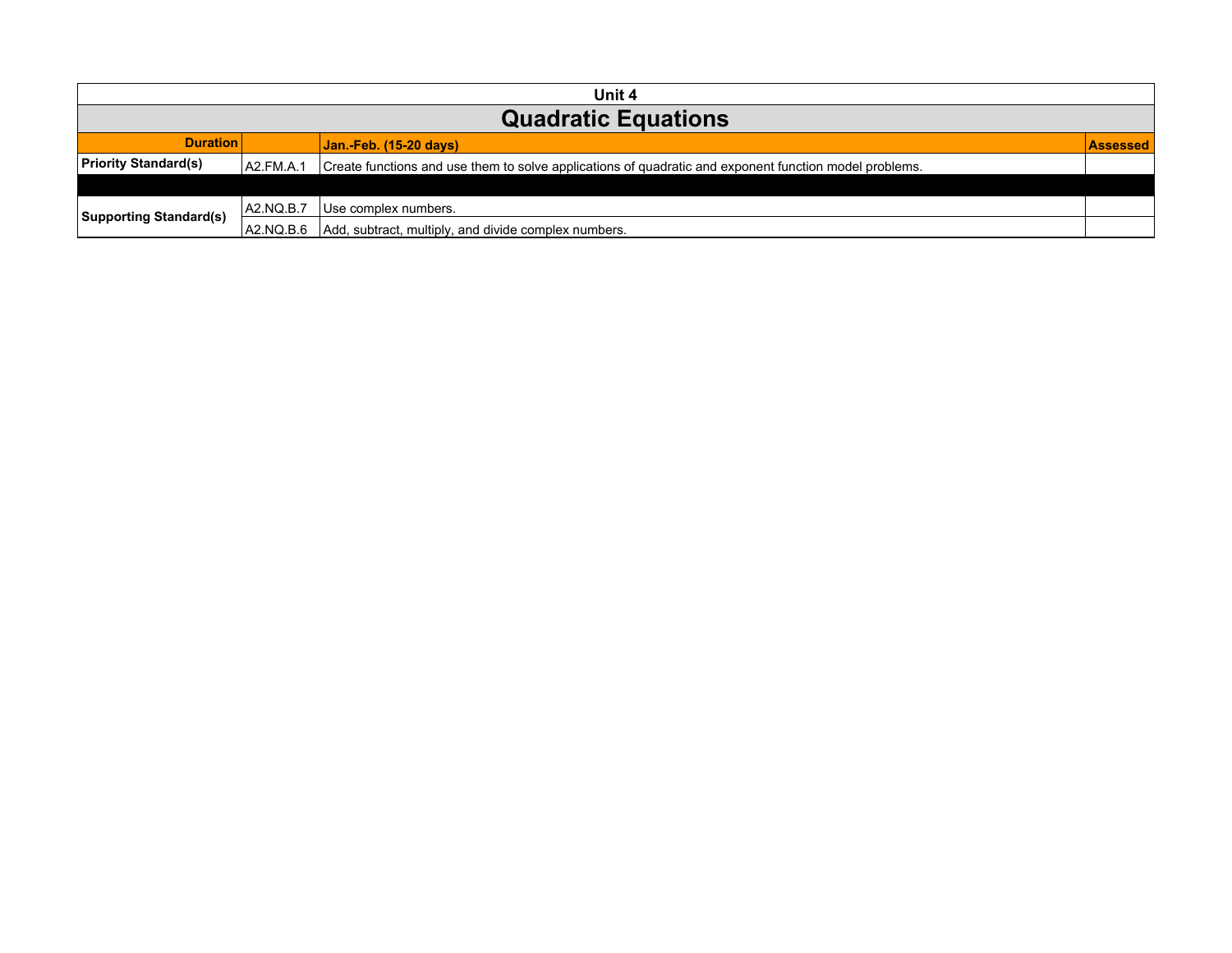| Unit 5                                            |           |                                                                                                                             |                  |  |  |
|---------------------------------------------------|-----------|-----------------------------------------------------------------------------------------------------------------------------|------------------|--|--|
| <b>Radical Functions &amp; Rational Exponents</b> |           |                                                                                                                             |                  |  |  |
| <b>Duration</b>                                   |           | $Feb.$ -March (15-20 days)                                                                                                  | <b>LAssessed</b> |  |  |
| <b>Priority Standard(s)</b>                       |           | A2.NQ.A.3 Add, subtract, multiply, and divide rational expressions.                                                         |                  |  |  |
|                                                   |           |                                                                                                                             |                  |  |  |
| <b>Supporting Standard(s)</b>                     | A2.NQ.A.4 | Solve equations involving rational exponents and/or radicals and identify situations where extraneous solutions may result. |                  |  |  |